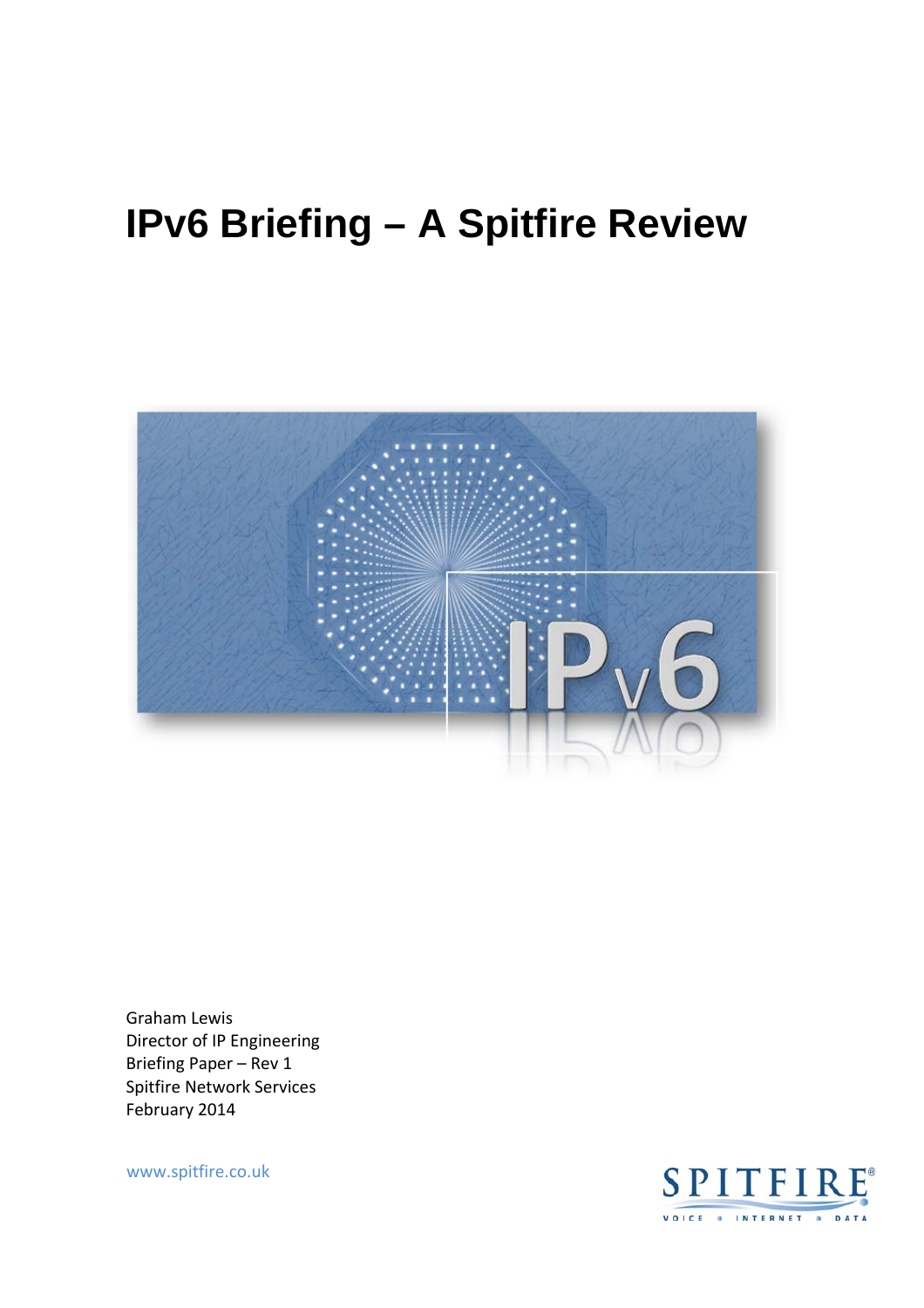## **IPv6 briefing**

Whilst much of the attention given to IPv6 is the extended address, size it is important to understand that it is a totally different protocol to IPv4. The two will happily run alongside each other on a LAN and over WAN circuits but the packets travel as though "ships in the night" never interacting or being aware of each other.

Thus devices with only IPv4 addresses cannot send or receive packets to IPv6 hosts, and vice versa, they are simply not listening out for packets from the other protocol. While some invention has been made to create IPv4 to IPv6 "gateways", these are often inadequate, incomplete and unsatisfactory. Almost all successful implementations to date, are made by "dual stacking", whereby hosts run both IPv4 and IPv6 software at the network layer.

Most implementations of Unix/Linux have had IPv6 enabled for many years and it has been in Windows since Windows 7 and in OS X since v10.1

#### **Protocol version 6**

IPv6 is a whole new protocol with lots of features that have been born out of experience with IPv4, however the main reason for people adopting IPv6 right now is the much larger address size that IPV6 has. An IPv4 address is 32 bits long which gives  $2^{32}$  possible values for IP addresses and all those values have now been assigned or squandered. An IPv6 address is 128 bits long (16 bytes) which gives  $2^{128}$  possible values for IP addresses.

### **How big?!**

Everyone has heard the superlatives ‐ that is over 54 million IP addresses for each square meter of the earth's surface.

10 million trillion times the number of grains of sand on all the beaches in the World etc



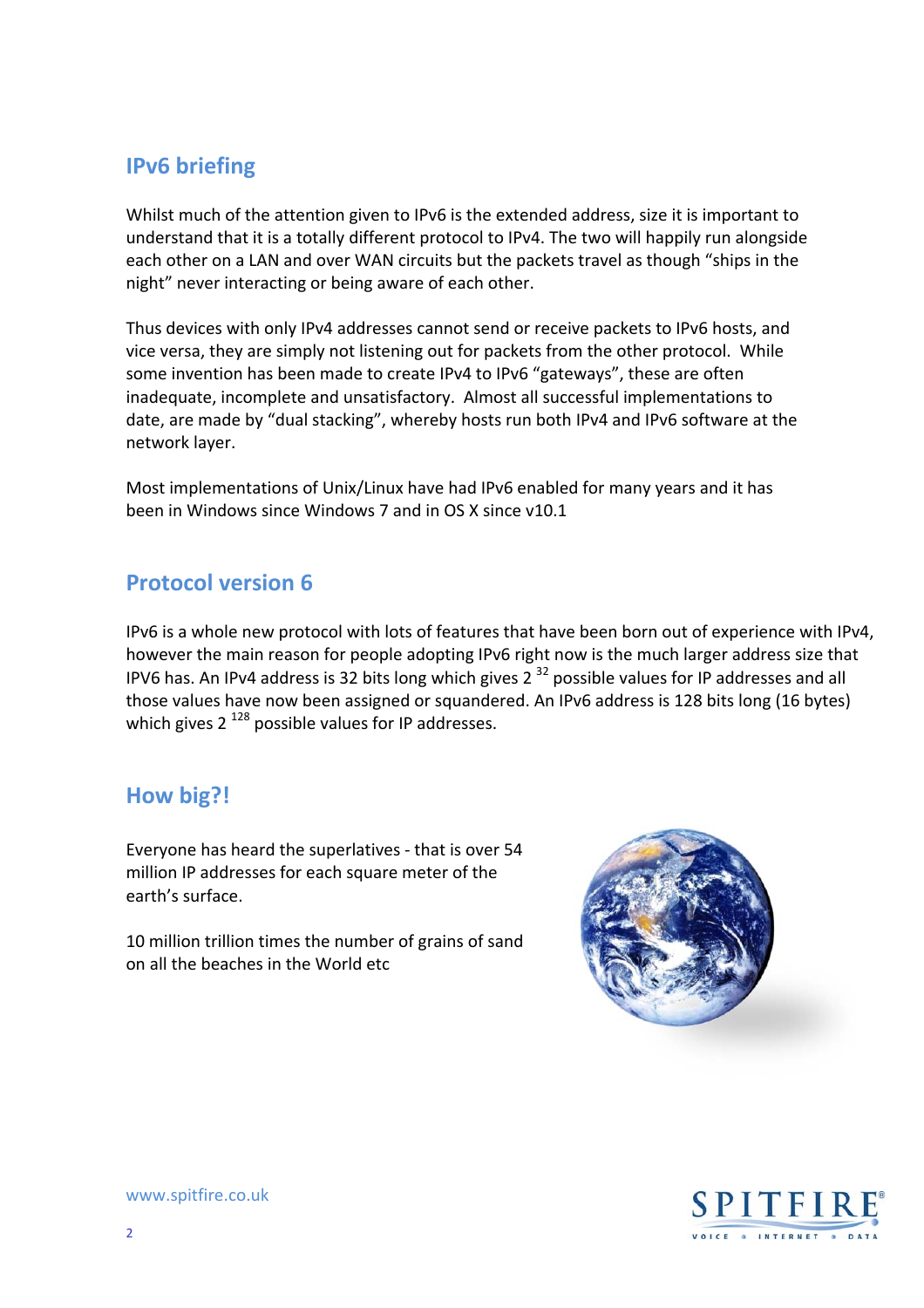#### **Writing it down**

For the benefit of humans the 128 bits are represented in colon‐hexadecimal which consists of eight 16‐bit hexadecimal numbers separated by colons like this:

#### **2A02:0B90:DC01:1777:0000:0000:0000:1001**

#### IPv6 address on one of our routers.

It's still a big number so the rules say that to make it easier to read you can remove leading zeros and take out a consecutive block of zeros (only once) to give you this:

**2A02:B90:DC01:1777::1001** 

Using the same rules the loopback address

#### **0000:0000:0000:0000:0000:0000:0000:0001**

is abbreviated to

**::1**

You be pleased to know that subnet masks are not used instead the slash notation from IPv4 CIDR is used

**21cd:53::/64**

and

# **2A02:B90:DC01:1777::1001/128**





**?** *hexadecimal ?* It is a way of representing 4 bits in a single alpha‐numeric

character from

*Never heard of* 

character from



**e.g.**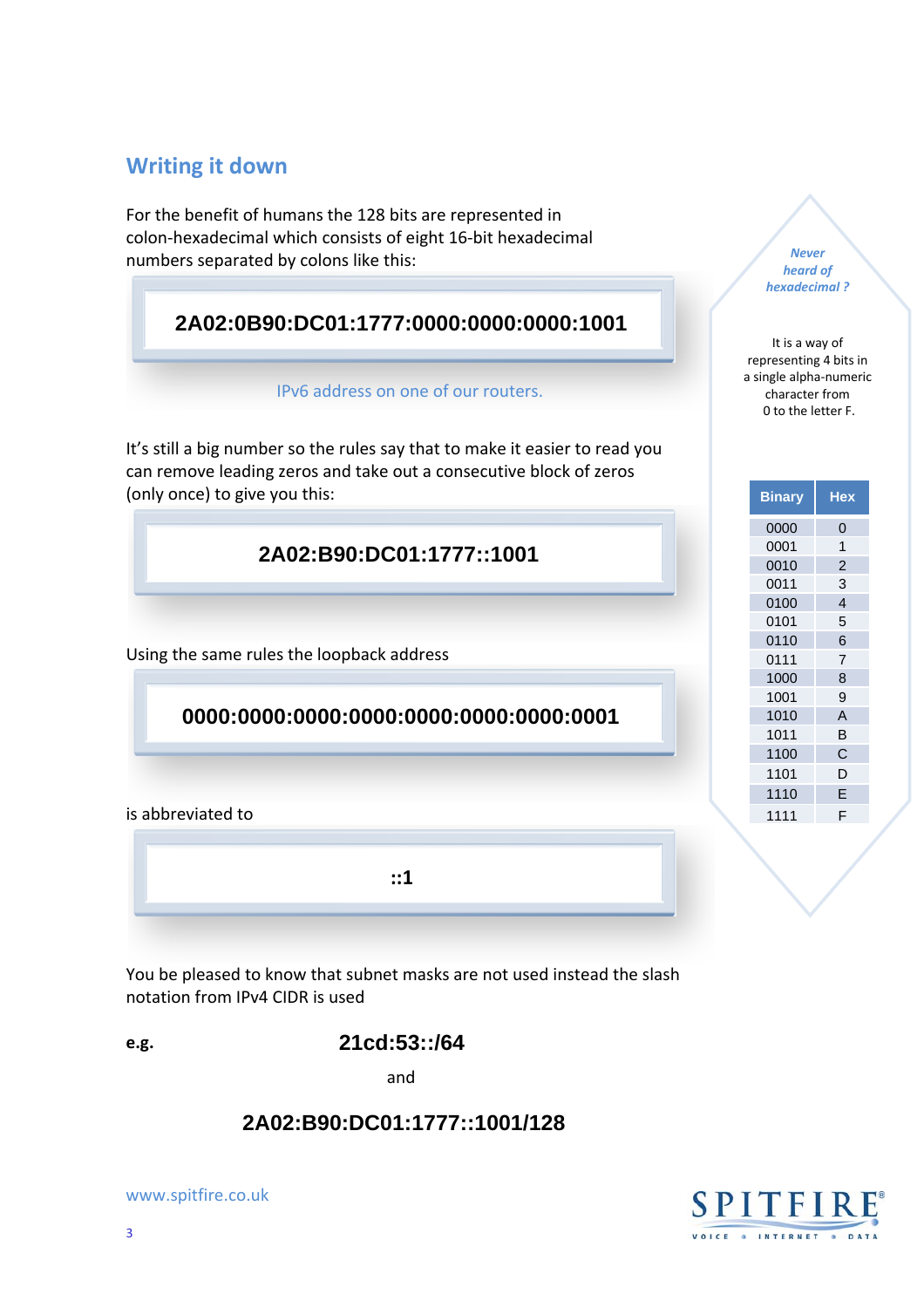## **Address types**

There are no broadcast addresses in IPv6 only Unicast, Multicast and Anycast.

## **Link‐Local IPv6 Unicast Addresses**

Link‐Local addresses are for use on a single link (LAN). Link‐Local addresses have the following format:

| 10<br><b>bits</b> | 54 bits | 64 bits      |
|-------------------|---------|--------------|
| 1111111010        |         | Interface ID |

On a local network, IPv6 systems assign themselves an address automatically called a link‐ local address. All link local addresses have the same network identifier, a 10‐bit prefix of 11111110 010 followed by 54 zeros which gives the network address fe80:0000:0000:0000 /64 or fe80::/64

You will find that all modern operating systems have already assigned you an IPv6 link local address – go on have a look run "ipconfig" on Windows or "ifconfig" on a Unix/Linux/OSX machine and you will probably see a link‐local IPv6 address already configured.

> Z:\>ipconfig Windows IP Configuration Ethernet adapter Local Area Connection: Link‐local IPv6 Address . . . . . : fe80::9123:a597:ca7d:d5b7%22 IPv4 Address. . . . . . . . . . . : 192.168.56.1 Subnet Mask . . . . . . . . . . . : 255.255.255.0 Default Gateway . . . . . . . . . :

If you see this on your PC, it means is that the machine has IPv6 enabled but hasn't heard from an IPv6 enabled router yet, so it only has a Link‐local address.

Devices on the local LAN could still use IPv6 to communicate with each other but just would not get any traffic off the local network.

### **IPv6 Global Unicast address**

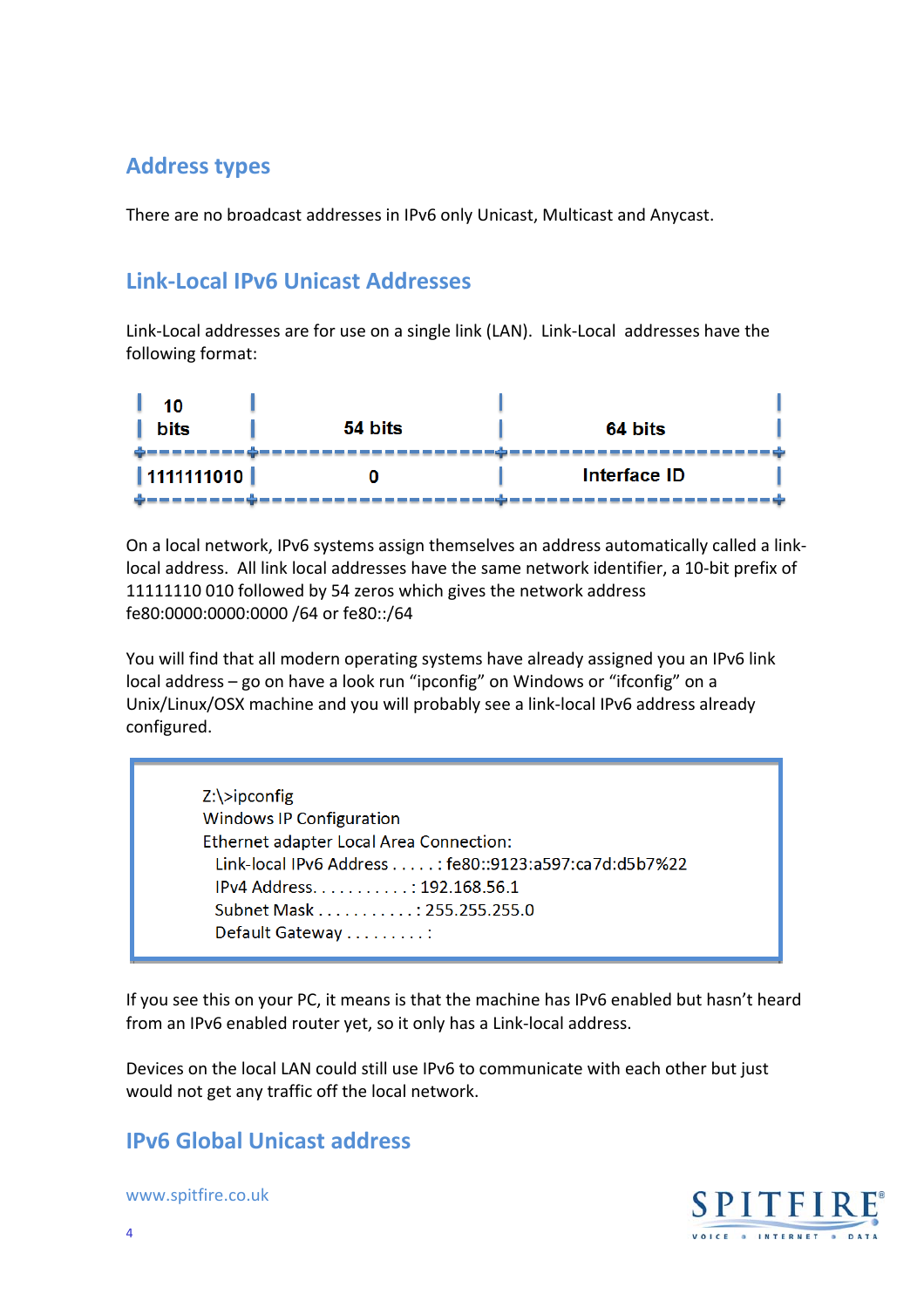To get onto the Internet using IPv6 you will need a Global Unicast address.

The general format for IPv6 Global Unicast addresses is as follows:



The recommendation from RIPE, is that customers are assigned a /48 IPv6 address. So when you apply for an IPv6 allocation this is what your IPv6 addresses will look like:

| <b>Global routing prefix</b> | <b>Subnet ID</b> | <b>Interface ID</b> |  |
|------------------------------|------------------|---------------------|--|
| 32 bits                      | 16 bits          | 64 bits             |  |
|                              |                  |                     |  |

### **The global routing prefix**

The global routing prefix will be assigned by the ISP. Spitfire have been assigned **2A02:B90/32**

#### **The subnet ID**

The subnet ID allows a customer 65,536 /64's or 65,536 separate LANs on a site. So if you were assigned **2a02:b90:5003/48** you can create subnets of

2a02:b90:5003:0001/64 2a02:b90:5003:0002/64 2a02:b90:5003:0003/64 etc up to 2a02:b90:5003:FFFF/64

The subnet ID is under your control and you can make it whatever makes sense to you in your addressing scheme. Often people will use DC01 etc to designate different data centres, put VLAN ID's in, or companies have branch office codes that make sense in organising a consistent addressing scheme.

# **The Interface ID**

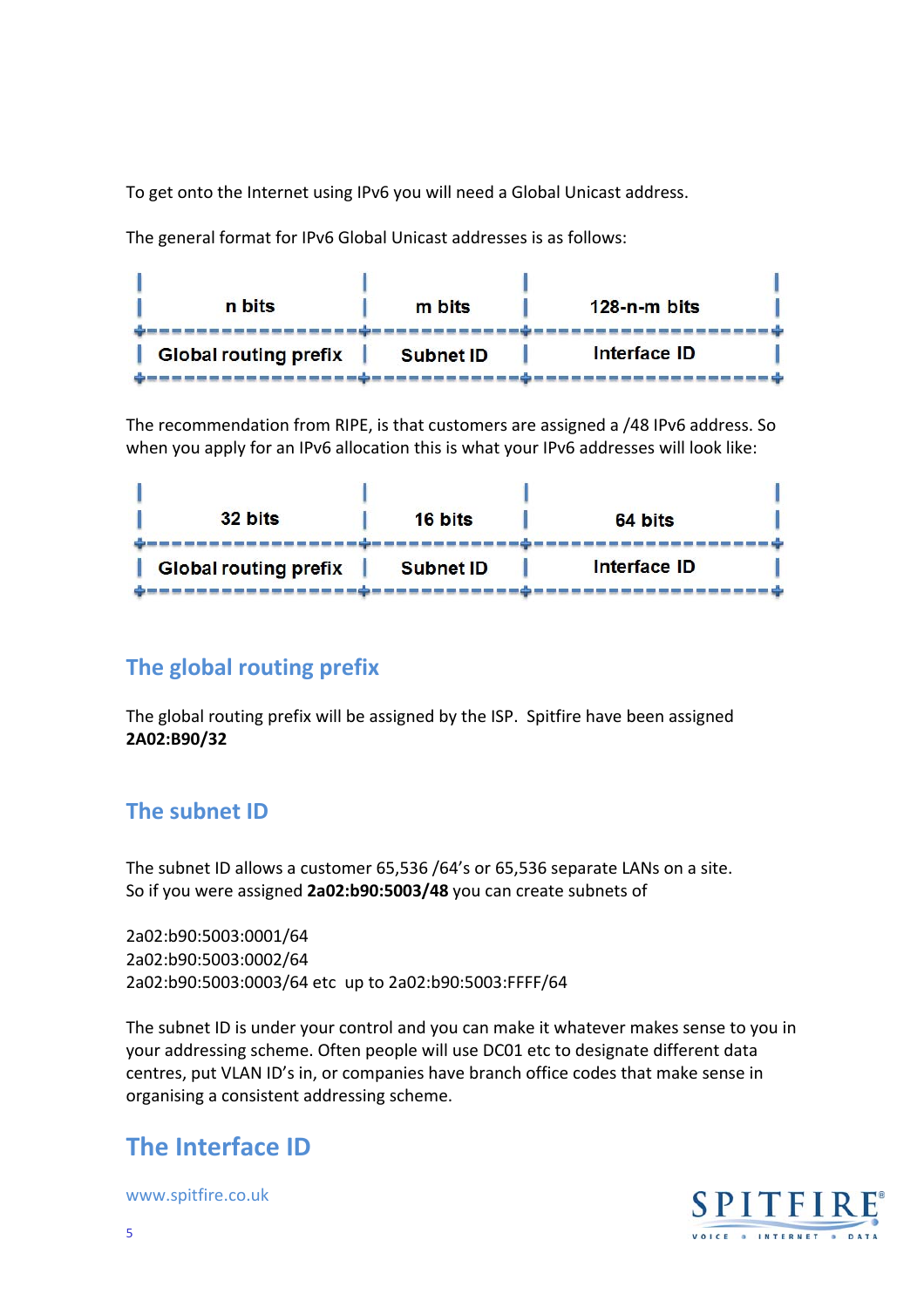IPv6 is structured so that on a LAN segment there are 64 bits of network prefix (a /64) known as the Interface ID or host bits. Each LAN segment therefore has a possible 18,446,744,073,709,551,616 IPv6 addresses. So you could change your IP address every second for 584 billion years (that's a lot of typing).

It may seem a waste to allow the Interface ID to be 64 bits long but it allows for easy configuration because the device can create a Network ID based upon the 48 bits of its MAC address in the Network ID called StateLess Address Auto Configuration (SLAAC).

## **Stateless Address Auto Configuration (SLAAC)**

In most cases on a LAN, it is expected that customers will use SLAAC where the interface ID is generated based on the MAC address of the interface card or by a pseudo‐random generator. It is called stateless, because unlike DHCP, you don't have to run a special server that keeps track of which device has which IP address and you don't have to do any DHCP style administration to deploy or maintain it. In SLAAC, devices pick an IP address, check that it is not already in use and then contact a router to get their global routing prefix. It really is very easy to deploy IPv6 on the LAN using SLAAC.

The method of using the MAC address of the interface card to create the interface ID is a known as creating an EUI‐64 (Extended Unique Identifier). There are three steps to creating an EUI‐64

- **1.** Split the 6 byte MAC address into two halves of 6 hex digits each.
- **2.** Insert "FFFE" between the two
- **3.** Invert the 7<sup>th</sup> bit of the interface ID.

#### So MAC address **0015.1234.ABCD** becomes EUID‐64 **021512FFFE34ABCD**

Obviously the network devices will do this for you automatically, just recognise that if you see FFFE in the middle of your interface ID this is almost certainly an EUI‐64. Note that in particular Microsoft OSs by default use a randomly generated interface ID and regularly change the interface ID (and hence your IPv6 address). This is regarded as a privacy measure.

The way that IPv6 addressing has been designed, is that that an IPv6 address is essentially in two 64 bit halves – a network ID and a host ID. If you use a MAC derived EUI‐64 identifier as the interface ID then this remains the same when you move networks, only the first portion of your IPv6 address will change.

A device may roam across different networks but the interface ID will remain the same and hence is trackable and gives away more information than you may want to allow.

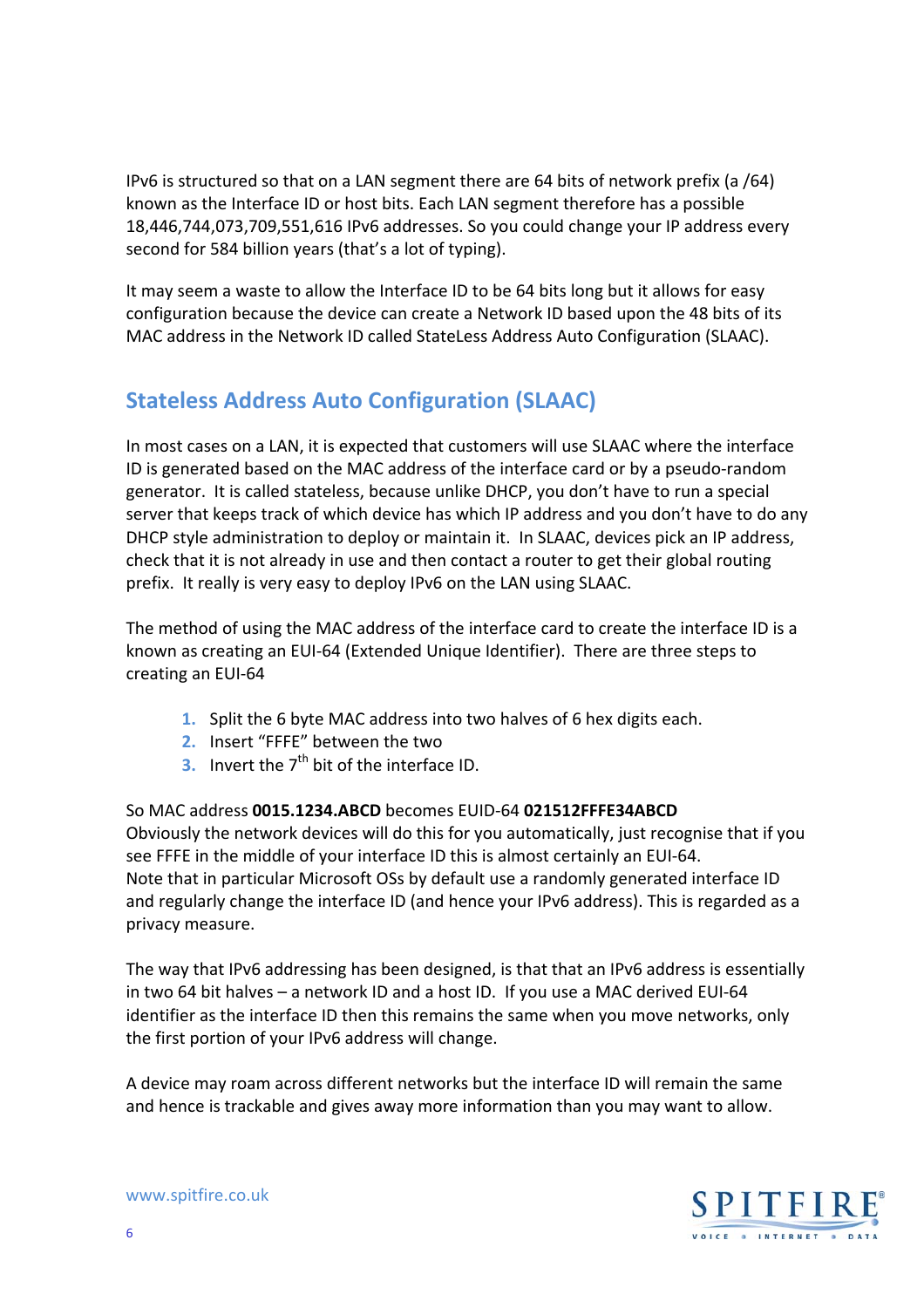This may not be desirable and hence RFC3041 defines these privacy extensions to SLAAC, where the interface ID is randomised. If you run a Windows network, you may want to have static IPv6 addresses, so you need to turn this privacy behaviour off. Other OS have the option but it is disabled by default.

Once a device creates its link local address, it uses IPv6 Neighbour Discovery (ND) protocol to check that it is unique (checking that its network ID is unique). If the link local address is unique, it assigns it to its interface and starts sending Router Solicitation messages. Any routers on the LAN advertise themselves using Router Advertisement protocol, using multicast address FF02::2 When it receives a reply from a router on the LAN, it learns the network prefix for the LAN from the router reply. It will prepend the network prefix it learns from the router to its interface ID to create its global unicast address.

Therefore enabling IPv6 on a LAN, for most people, is as simple as configuring an IPv6 address on their router and enabling IPv6 routing. Most modern OS will then use SLAAC to join the IPv6 network.

### **Manually created interface IDs**

You don't have to use SLAAC. You might want to manually configure IP addresses in which case you can use any whacky scheme you like, one of them is to map existing IPv4 addresses onto an IPv6 address.

#### **IPv4‐Mapped IPv6 Address**

A type of IPv6 address that holds an embedded IPv4 address is defined. This address type is used to represent the addresses of IPv4 nodes as IPv6 addresses. The format of the "IPv4‐mapped IPv6 address" is as follows:

| 80 bits      | 16           | 32 bits             |  |
|--------------|--------------|---------------------|--|
| 0000<br>0000 | $ $ FFFF $ $ | <b>IPv4</b> address |  |

Note when you are doing this, you are not turning an IPv6 address into an IPv4 address or vice‐versa, you are just giving an aide memoir in the IPv6 address. It was designed to help people remember the where they had left their IPv6 addresses, in relation to their IPv4 addresses, during transition phase from IPv6 to IPv4.

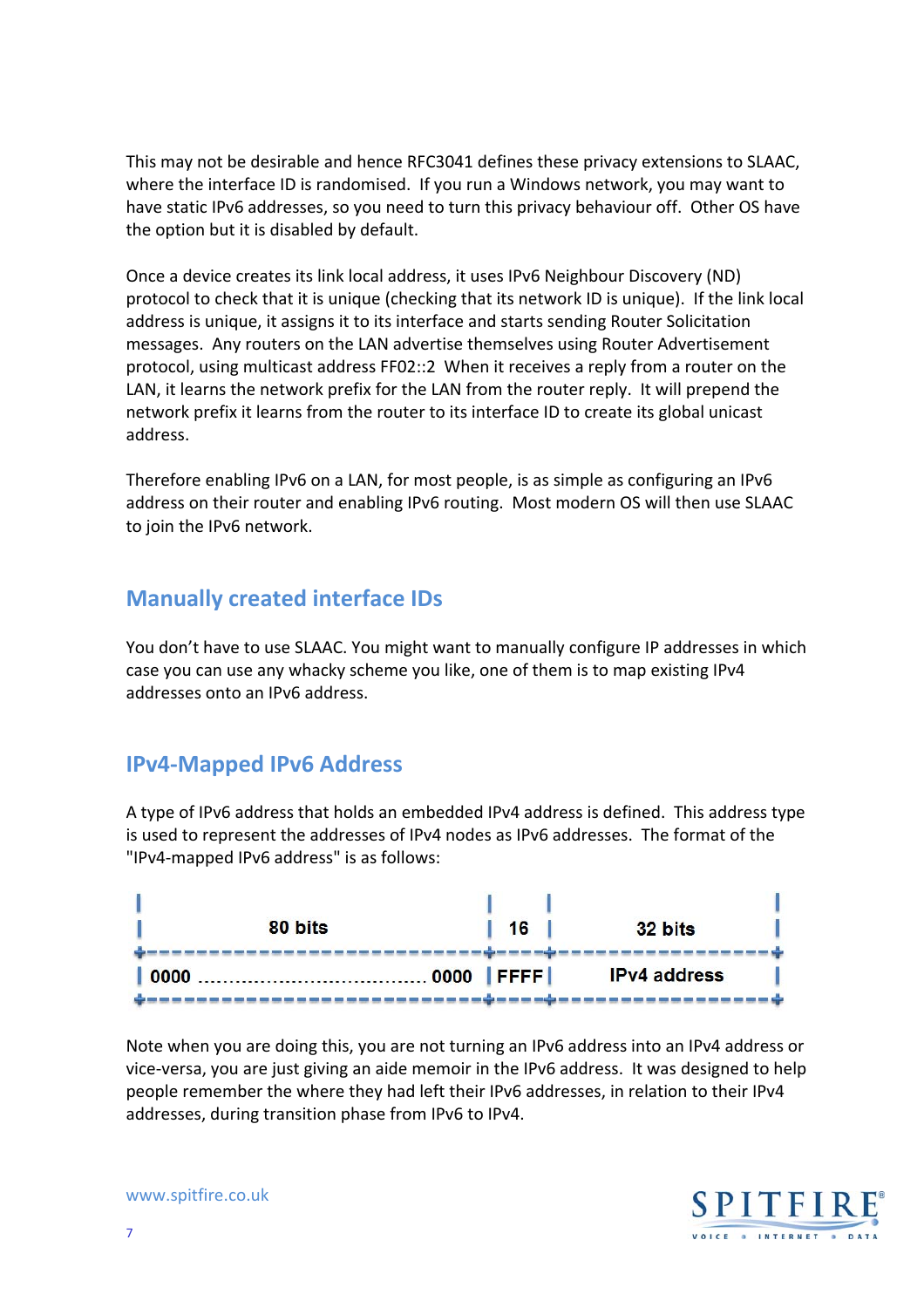#### **Get creative with IPv6 addresses**

Within the part of the address that is under your control, you can use the letters to make meaningful or vanity addresses. Facebook amusingly use FACE:B00C in their IPv6 addresses.

;; QUESTION SECTION: ;facebook.com. IN AAAA ;; ANSWER SECTION: facebook.com. 900 IN AAAA 2a03:2880:2110:df07:face:b00c:0:1

#### **IPv6 and DNS**

IPv6 addresses have the DNS resource record type AAAA, so once you have put your servers on IPv6 addresses you need to get DNS AAAA records added and the associated reverse IPv6 records (ipv6.arpa).

#### **Test tools**

Most tools, like ping and traceroute, have their IPv6 equivalents. Some OS have renamed them as ping6.

#### **What you can do with it?**

You need to keep this picture in your mind, of there being an IPv4 internet and an IPv6 Internet and the two cannot directly exchange data with each other, except through hosts that are dual stacked. So if you have IPv6 only hosts, you will find that there is not a lot out there (less than 2% of Internet hosts have IPv6 addresses). Other hosts on IPv6 are limited at the moment, while there is little commercial drive to force people to adopt IPv6.

A lot of Google services are available on IPv6, including Google search at ipv6.google.com and they run a handy IPv6 test tool. You can stream films from Netflix over IPv6 and keep in contact with friends on Facebook over IPv6. However many business and applications are not on IPv6 yet until they are forced to adopt it by demand or lack of IPv4 addresses.

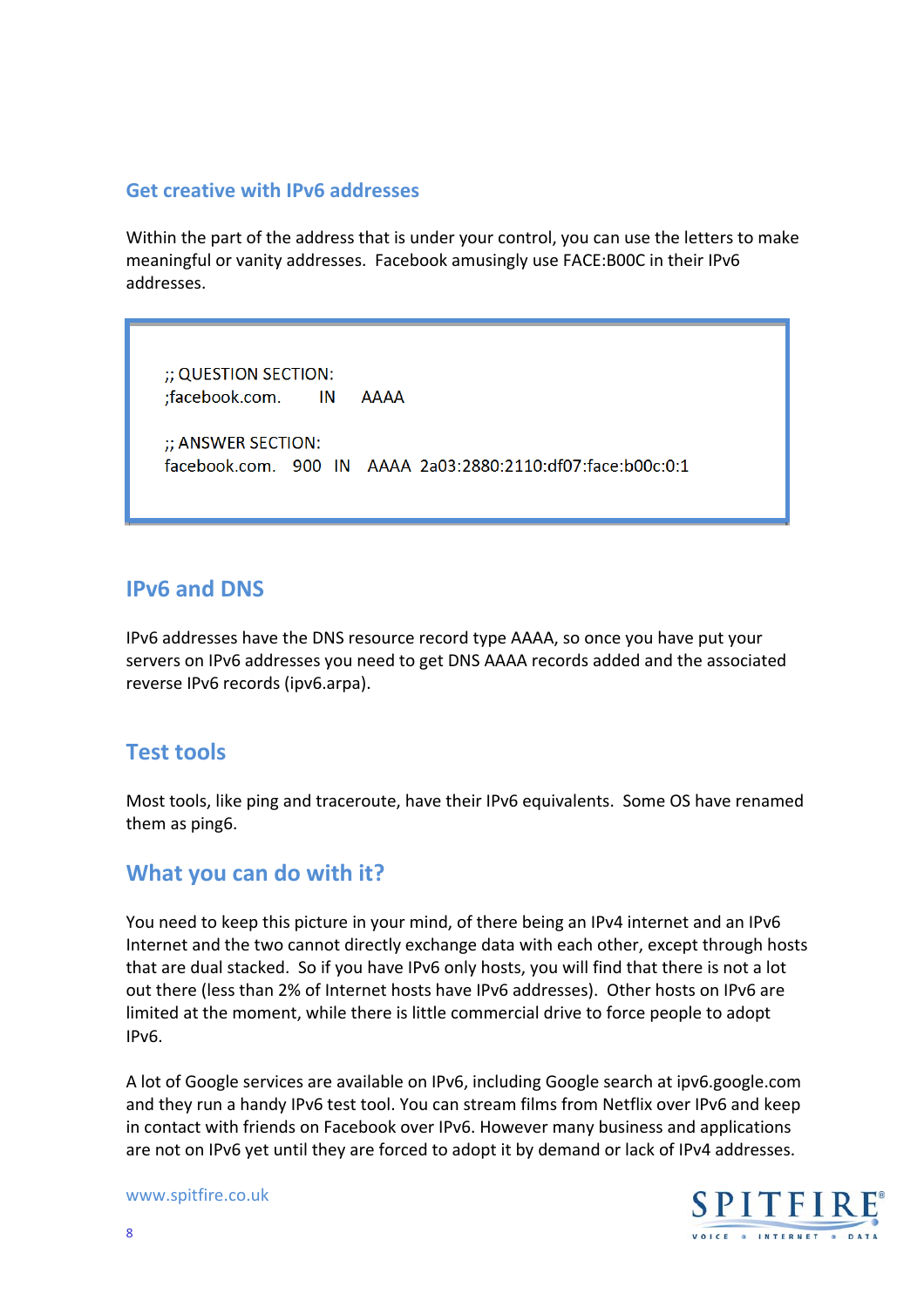## **IPv6 "brokenness"**

Many applications are still not IPv6 ready and some applications can be expected to have IPv6 bugs. Other than individual applications having bugs the biggest cause of problems is once you have IPv6 enabled most OS prefer to use IPv6 and will try to use an IPv6 address before failing over to IPv4.

If your IPv6 connectivity is incomplete you will experience that as slow to login to things and slow responses from servers etc.